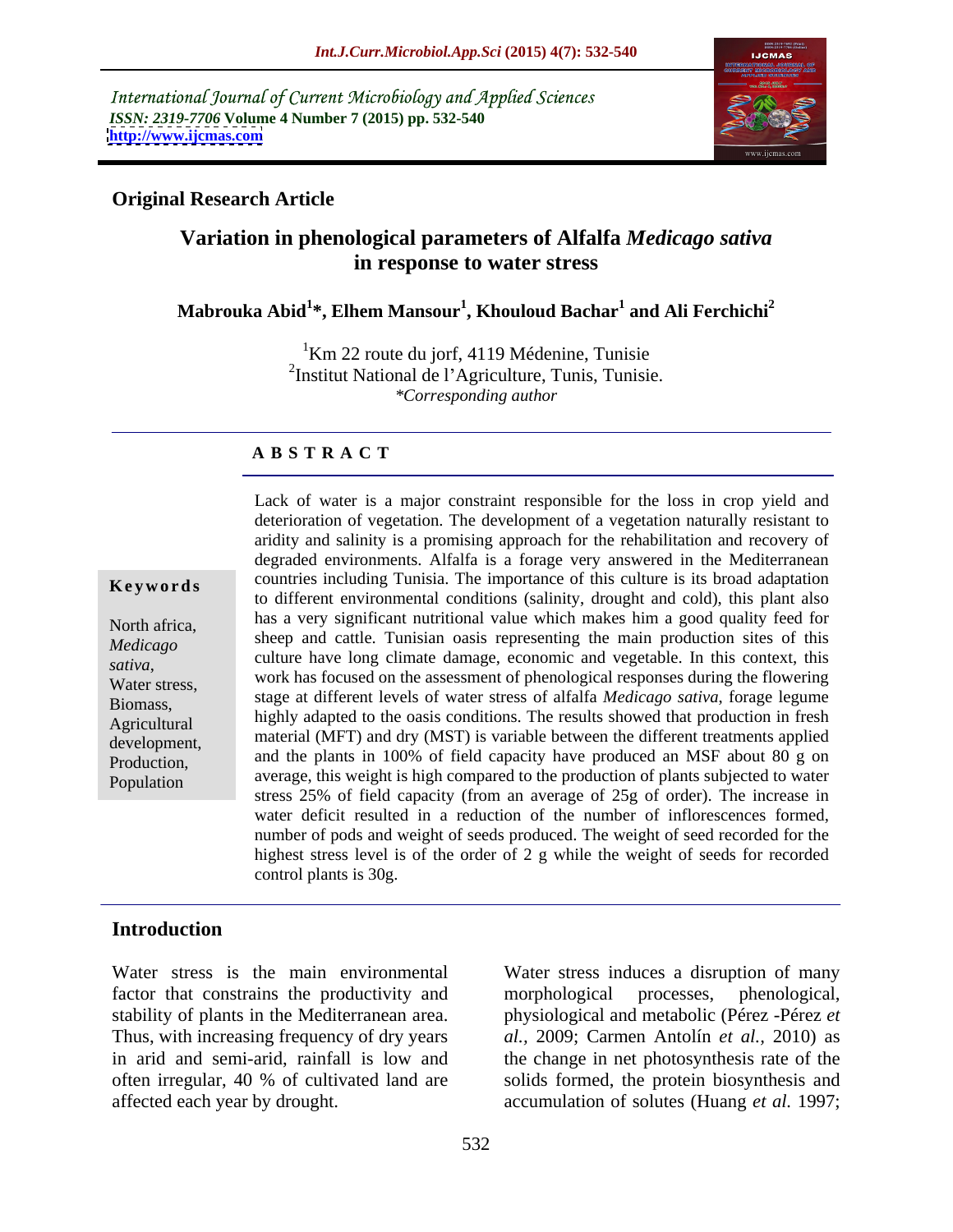Salekdeh *et al.,* 2002; Jaleel *et al.,* 2008; Bouizgaren *et al.,* 2013).

Acclimatization to water deficit results from conducted in spring in plastic pots 10L each. a series of integrated events increased to Each pot contains a mixture of 2/3 sand and morphological, physiological and 1/3 of soil of the oasis. The plant material biochemical levels that help retention or used consists of three alfalfa populations acquisition of water and the protection of (Population Tebelbou (BER), Gannouch plant functions. A better understanding of population (GAN) and population Chenini the physiological mechanisms involved in (CHEN) collected from local farmers.Plants resistance to water stress is closely have suffered four water stress levels 25, 50, connected with research and the selection 75 and 100 % of capacity in the field with and development of plants naturally resistant three replicates for each treatment. The trial to aridity and salinity. This is a promising approach for the rehabilitation and recovery the Institue of Arid Regions in Medenine of degraded environments. glass greenhouse in controlled conditions.

The perennial alfalfa (*Medicago sativa*) is At harvest, for each population and for each one of the main crops in the South Tunisian treatment, we conducted the following -Is mainly in coastal oasis of Gabes. The dispersion of this culture in Tunisia and in the world is mainly due to its strong adaptation to different climatic conditions - The total number of inflorescences (NTF) and high nutritional value. In addition, this The total seed weight in grams (PTG) plant has a taproot system that can reach - Production in total above ground fresh deep levels of soil to help recover water losses. In addition, according to (Mauriès, The Production of total dry matter in g 1994), alfalfa is rich in protein, essential element in livestock nutrition compared to

indicates that alfalfa can develop different mechanisms of resistance to a broad range significant at the 5% threshold. A

stress (25%, 50 %, 75% and 100% of field capacity) over three perennial alfalfa populations (population Tebelbou, Result and Discussion Gannouch population and population

#### **Materials and Methods**

To conduct this study, a seedling was have suffered four water stress levels 25, 50, 75 and <sup>100</sup> % of capacity in the field with was conducted in the experimental plot of

measures: which is a set of the set of the set of the set of the set of the set of the set of the set of the set of the set of the set of the set of the set of the set of the set of the set of the set of the set of the set

- The total number of pods (NTG)
- 
- 
- The total number of inflorescences (NTF)<br>- The total seed weight in grams (PTG)<br>- Production in total above ground fresh weight in g (MFT).

(MST)

other crops such as corn and soybeans. The results under went statistical analysis by This ability to grow in different climates is applied by the LSD test to compare the of stresses, particularly in drought. classification of the population is made It is in this framework that incorporates this of tolerance. The relationship between the study to see the effect of four levels of water parameters studied is performed by the SPSS 16.0 software. An analysis of variance differences between means. The results are significant at the 5% threshold. A using the Duncan test to identify the degree index of Pearson.

## **Result and Discussion**

Chenini), grown in the coastal oases of Analysis of variance showed that water southern Tunisia, mainly the yield of total stress (S), the population parameter (POP) fresh and dry matter, pods and seeds. and their interactions (S \* POP) have highly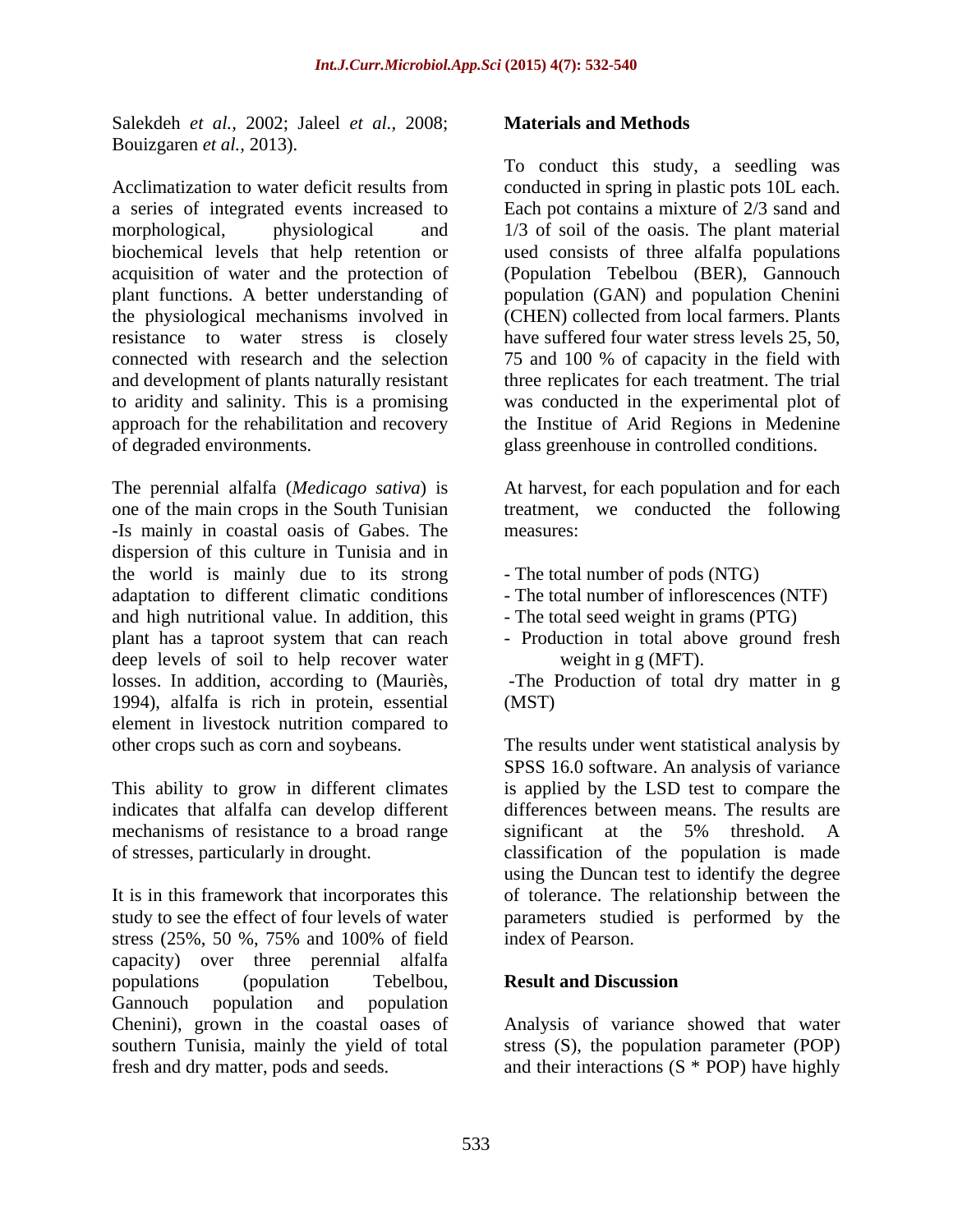significant effects  $(1 \text{ %})$  on all parameters

The application of water stress led to a sharp reduction in the total fresh and dry matter under treatment 25% of field capacity (Fig. produced during the spring mate. This reduction is mainly observed in the higher stress levels (25% and 50% of field The results show very highly significant capacity) (Fig. 1A). Values spend a differences between populations for all production of around 80g as maximum parameters studied. Moreover, Gannouch average under treatment 100% of field population registers the highest values for all capacity to a value of around 18g as recorded minimum value under treatment severe stress levels while the population 25% of field capacity for the MFT. For the MST, the results show that the values same conditions according to the test decrease worth (as recorded maximum value) in the control treatment to a value below 75% of field capacity under treatment The hierarchical classification permits the at a value 50% of field capacity to reach a value under treatment 25% of field capacity account the stress level applied and the first

<0.0001) when Tougher water stress levels. (25% to 50% of field capacity. For the number of inflorescences, the values recorded under treatment 100% of field The second group contains the three capacity exceeding 300 inflorescences as populations subject to the most severe total number, however under treatment 25% treatment (25% of field capacity) in addition of field capacity, values recorded are less to the Tebelbou population (T) and chenini

Reducing the number of inflorescences entails reducing the number of pods formed. Thus, production pods for under control treatment plants is worth up to 22 pods

The effect of water stress is highly significant on the total weight of seeds

are studying (Table 1). as maximum production plants under produced. It goes from a 28g weight value treatment 100% of field capacity while this production is of the order of 3 g for plants under treatment 25% of field capacity (Fig. 4).

> parameters studied and even under the most saves Tebelbou lowest values under the Duncan (Table 2).

(Fig. 1b). group is the three populations subjected to The number of inflorescences produced addition to the Gannouch population (G) cloves and was also influenced by water subjected to treatment 3 (75% of field stress, this effect is highly significant (p capacity) and are characterized by the classification of the population taking into treatment 4 (100% of field capacity) in highest production in NTI, NTG, PTG, MST and MSF.

than 20 inflorescences. (CH) 2 subjected to the treatment (50% of field capacity) and which are characterized by the lowest productions for all the parameters studied. The third group consists of people with average values.

compared to the number registered by the Thisclassification allows to visualize the plants under treatment 25% of field capacity treatment 25 and 50% of field capacity as (Fig. 2 and 3). the most severe treatment resulting in weaker productions.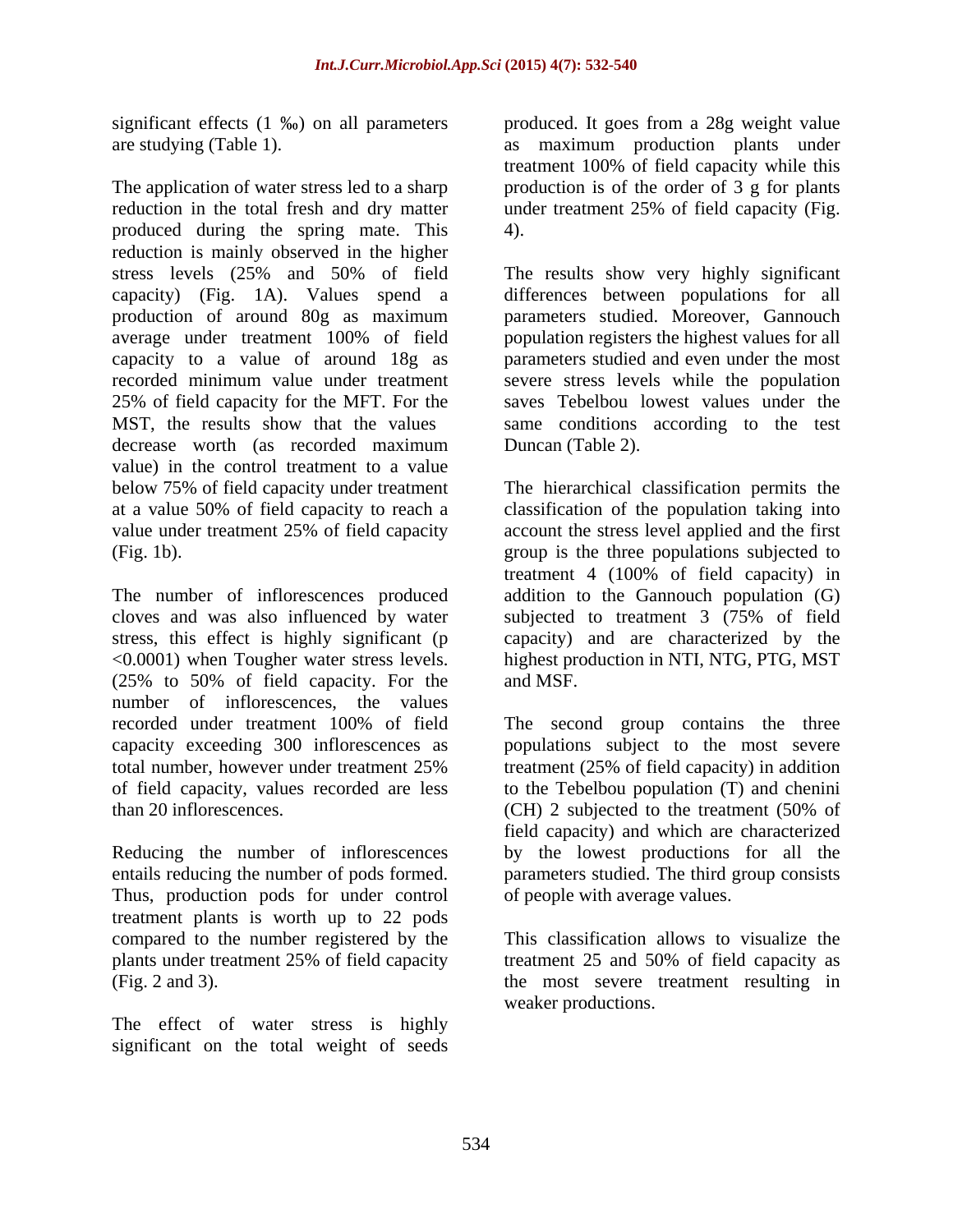Dendrogram using Ward Method

Rescaled Distance Cluster Combine



The Pearson correlation established according to the index can distinguish positive and highly significant correlations between the different parameters and exceed 0.9 (Table 3)

The application of water stress causes the reduction of the total dry matter and fresh in (1996) which indicate that the number and alfalfa seedlings. This reduction is observed total weight of pods produced and the total very significant under the most severe weight of seeds per pot has been reduced in conditions of stress applied (25 and 50% of field capacity) and in some cases, the during phase vegetative and flowering stage reduction reached 50% compared to that recorded in the control conditions. These context, Vidal *et al.* (1981a), studying the results are consistent with results obtained influence of drought on yield components in for alfalfa (Mauriès 1994) (Laouar, 1996) soybean, report that the number of pods per and (Erice *et al.*, 2010). The same results were obtained in several species such as studies revealed that the strain effect *Pennisetum glaucum* L. (Kusaka *et al.,* depends on its position in the cycle of 2004), Phaseolus vulgaris, Sesbania aculeate development and intensity. Although some (Ashraf and Iram, 2005) and for plant corn species such as maize (Lauer, 2005), the (Chimenti *et al.,* 2006) and sesame reduction in yield occurs both during the (Hassanzadeh *et al.,* 2009). vegetative phase reproductive, the flowering

The total number of inflorescences (NTI) and produced pods (NTG) and the total negatively influenced by water stress. These

weight of the grains (PTG) were also species namely Sorghum (Mastrorilli *et al.,* results are consistent with the results 1994), Bean (Lizana *et al.* 2006) and inobtained by Chebouti and Abdelguerfi seedling of Medicago truncatula stressed under the effect of water stress. In the same plant is the most affected component. These phase is the most sensitive to the application of water stress. This is consistent with our results and with others obtained in several 1999), the legume Vigna radiata (Ney *et al.,*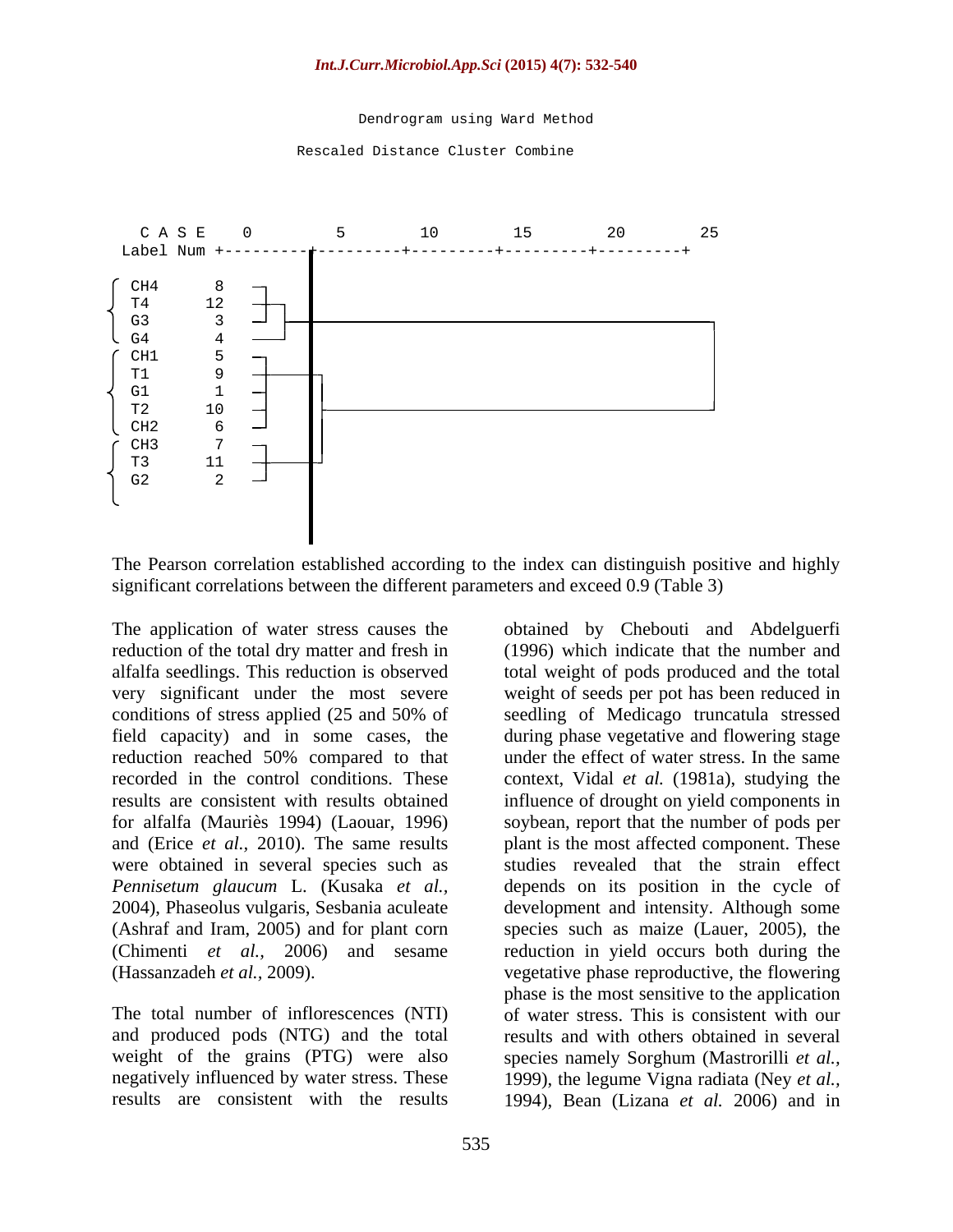sesame (Boureima *et al.,* 2011). Reducing these parameters is highly significant (p several species, with a strong ability to adapt 1990). to water stress, performance is affected as

<0.001) during the application of the most culture Sunflower resulting in improved severe water stress levels (25% to 50% of efficiency of water use for the synthesis of field capacity). However, and in contrast to total dry biomass (Merrien and Grandin, from a water stress corresponding to 74% of the satisfaction of the overall needs in water efficiency of water use for the synthesis of 1990).

**Table.1** Squares means from the analysis of variance performed for the effect of water stress (S), population (POP) and their interactions (S \* POP) on production total dry and fresh material (MST and MFT), the total number of pods (NTG) and inflorescences (NTF) and the total weight of the grains (PTG)

|            | -1P<br>, w. | <b>MFT</b>           | <b>MST</b> | NTG        | $\overline{\phantom{a}}$ NTI | <b>PTG</b>    |
|------------|-------------|----------------------|------------|------------|------------------------------|---------------|
|            |             | $464.00*$            | $1.807**$  | 398.694*** | $102362.32***$               | 524.963***    |
| <b>POP</b> |             | 333.083**            | $2.162***$ | 112.583*** | 2635.861***                  | 223.694***    |
| $S*POP$    |             | 46.639 <sup>NS</sup> | $2.162***$ | $7.139***$ | 456.046 <sup>NS</sup>        | $14.546^{NS}$ |
| $CV(\% )$  |             |                      |            |            |                              |               |

\*\*\*: hautement significatif au seuil de  $(1\%)$ ; NS: non significatif.

#### **Table.2** Classification des populations [Gannouch(GAN); Chenini(CHEN) at Tebelbou (TEB)] selon le test de Duncan

|             | <b>MSF</b>                                                                                                      | MST                                                                                                             | $\overline{\mathbf{NTI}}$ | $\overline{\phantom{a}}$ NTG | <b>PTG</b> |
|-------------|-----------------------------------------------------------------------------------------------------------------|-----------------------------------------------------------------------------------------------------------------|---------------------------|------------------------------|------------|
| GAN         |                                                                                                                 |                                                                                                                 |                           |                              |            |
| <b>CHEN</b> |                                                                                                                 | .                                                                                                               |                           |                              |            |
| <b>TEB</b>  | the contract of the contract of the contract of the contract of the contract of the contract of the contract of | the contract of the contract of the contract of the contract of the contract of the contract of the contract of |                           |                              |            |

Les valeurs portantes la même lettre ne sont pas significativement différentes au seuil de 5%

## **Table.3 Correlation according to Pearson index**

|            | <b>NTF</b> | <b>NTG</b>  | <b>PTG</b>  | <b>MST</b>  | <b>MFT</b>  |
|------------|------------|-------------|-------------|-------------|-------------|
| <b>NTF</b> |            | $ 0,918$ ** | $0,894$ **  | $ 0,999$ ** | $ 0,981$ ** |
| <b>NTG</b> |            |             | $ 0,965$ ** | $0,936$ **  | $ 0,945$ ** |
| <b>PTG</b> |            |             |             | $0,916$ **  | $0,908***$  |
| <b>MST</b> |            |             |             |             | $ 0,985$ ** |
| <b>MFT</b> |            |             |             |             |             |

\*\*. La corrélation est significative au seuil de 1%.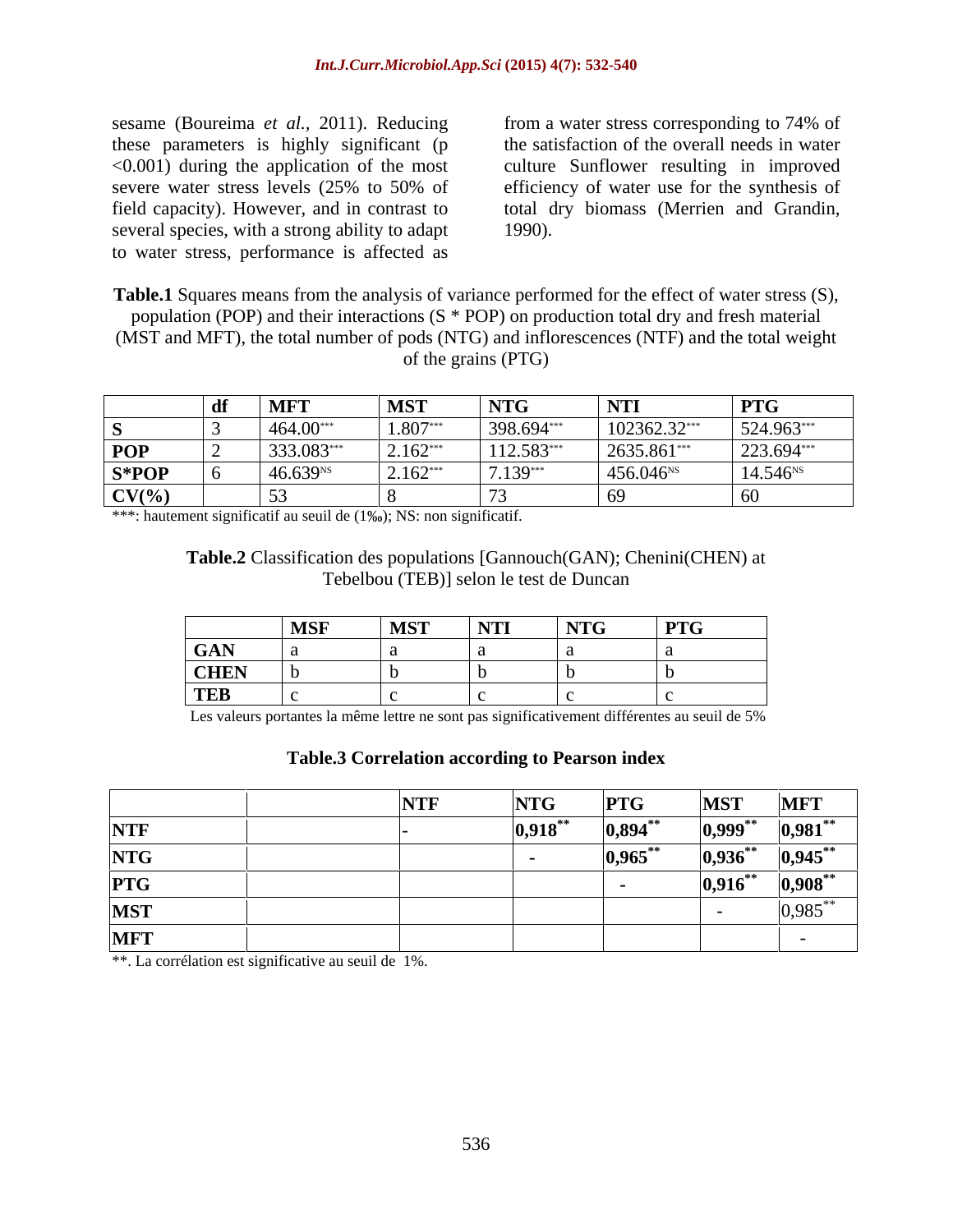**Fig.1** Variation of fresh material (MFT) (a) and dry (TSM) (b) Total under water stress among three populations of *Medicago sativa* (GAN, CHEN and TEB)



**Fig.2** Change in total number of inflorescences under water stress among three populations of *Medicago sativa* (GAN, CHEN and TEB)

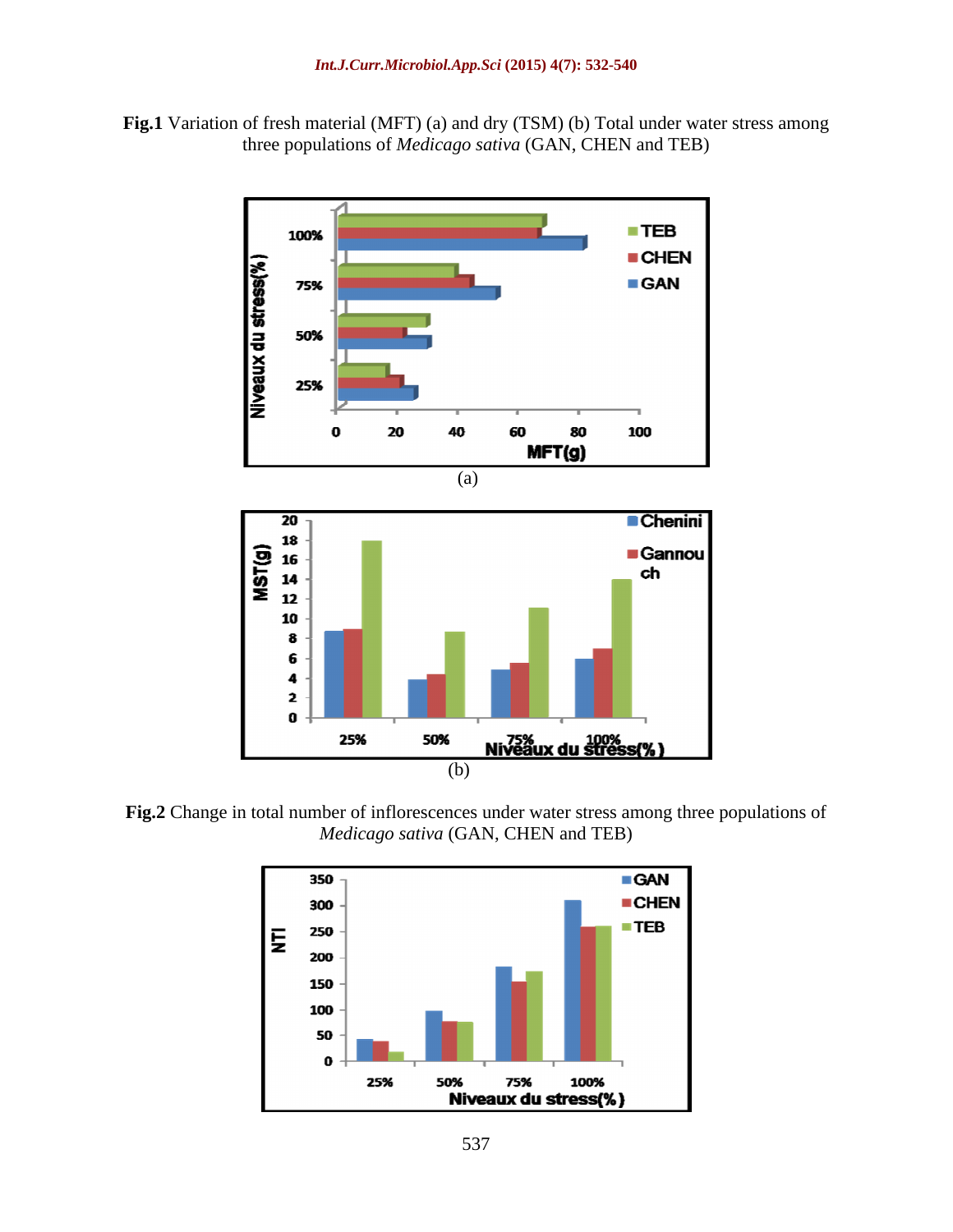



**Fig.4** Change in the total weight of seeds under water stress among three populations of *Medicago sativa* (GAN, CHEN and TEB)



several causes ente other concomitant decrease in plant height, number of significant correlation between NTI, NTG branches, and by the fall flowers, in and PTG one hand and production MST addition, it may be the result of the effect of (0.999, 0.936 and 0.916) in MFT (0.981, water stress on biomass production and 0.945 and 0.908) d another part. Similarly, accumulation of nitrogen (Jeuffroy Bidinger *et al.* (1987) attribute the decrease

This decrease in yields was explained by This explanation is reinforced in this study This decrease in yields was explained by<br>several causes ente other concomitant by the coefficients of students and<br>decrease in plant height, number of significant correlation between NTI, NTG<br>branches, and by the fall flow by the coefficients of students and in performance constrained situation in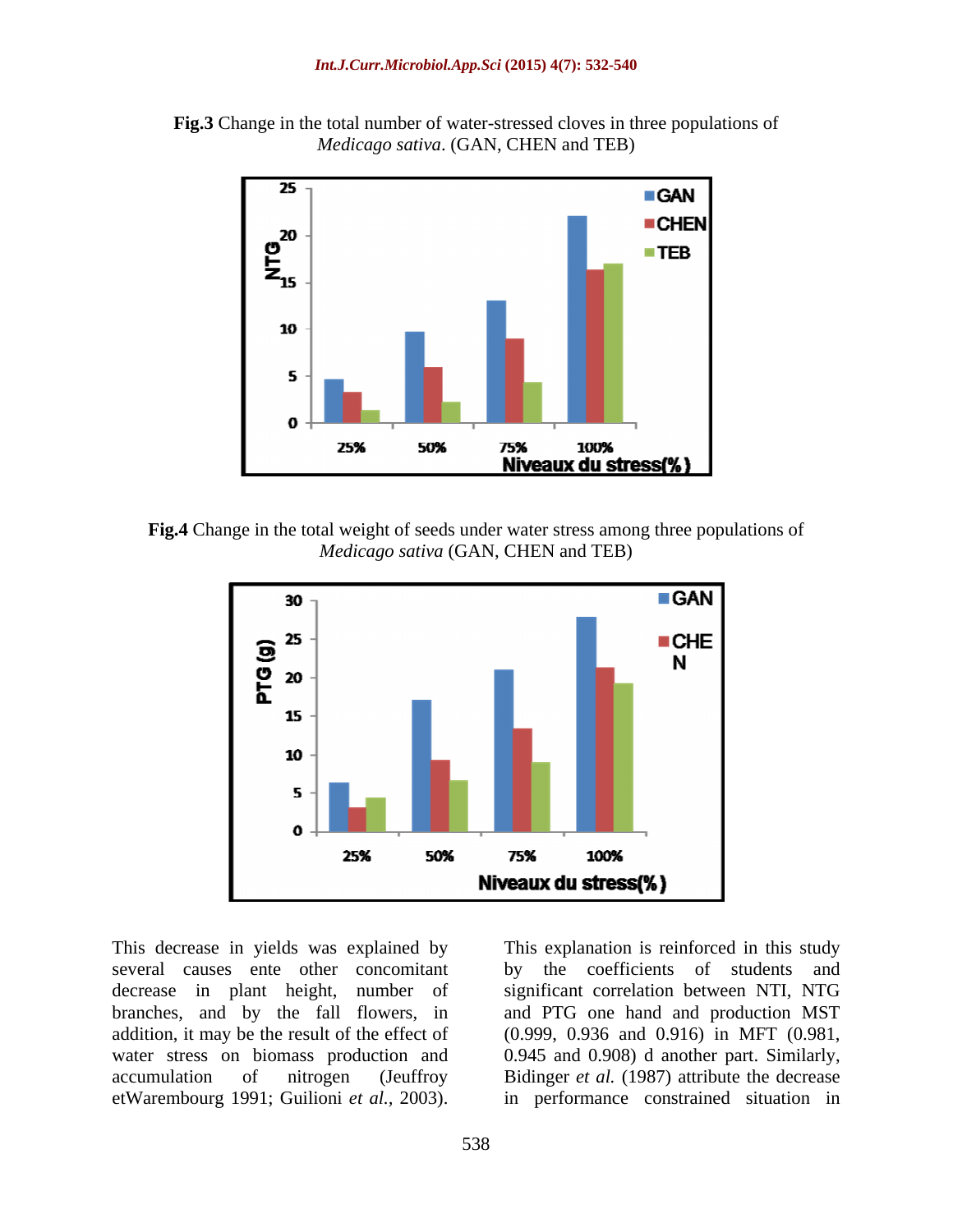particular loss of dry matter stems, which Bidinger, F.R., Mahalakshmi, V., Rao, probably corresponds to the mobilization of part of the dry matter of stems for filling the ears. In other crops such as millet, Setter and al.2001) explain the yield reduction by increasing the content of ABA. They attribute this acid important in yield loss, photosynthesis by stomatal closure (Mugo *et al.,* 2000). Furthermore, recent studies have shown that invertase is the enzyme responsible for the inhibition of the grain filling during water stress (Boyer and Westgate, 2004). 147–160.

The difference between populations can be yields with limited water. J. Exp. Bot., explained by inconsistent application of 55:2385–2394.

Water stress is the major constraint responsible for the loss of crop yields and damage to the canopy years the *Environ. Exp. Bot.*, 68: 75–82. Mediterranean area. In this study, the water Chebouti, A., Abdelguerfi, A. 1996. Effet du deficit caused significant reductions of stress hydrique sur la production de different parameters studied. However, these results are a first step in the study of the effect of this stress on the development of alfalfa (*Medicago sativa*), a plant that plays an important role in improving forage production of superior quality and can Hall, I.J. 2006. Divergent selection for resistant to different environmental osmotic adjustment results in improved

The difference between populations can be explained by inconsistent application of

Ashraf, M., Iram, A. 2005. Drought stress subsequent rec<br>induced changes in some organic 167:114–120. induced changes in some organic substances in nodules and other plant parts of two potential legumes differing in salt tolerance. *Flora*, 200: 535–546.

- G.D.P. 1987. Assessment of drought resistance in pearl millet (*Pennisetum americanum* (L.) Leeke). I. Factors affecting yields under stress. *Aust. J. Agricult. Res.,* 38: 37 48.
- since its accumulation inhibits Ghoulam, C., Barakate, M., AlFeddy, Bouizgaren, A., Farissi, M., Khalida, R., M.N. 2013. Assessment of summer drought tolerance variability in Mediterranean alfalfa (*Medicago sativa* L.) cultivars under Moroccan fields conditions. *Arch. Agron. Soil Sci.,* 59: 147–160.
	- Boyer, J.S., Westgate, M.E. 2004. Grain yields with limited water. *J. Exp. Bot.*, 55: 2385 2394.
- ecological factors Carmen Antolín, M., Iara, M., Sánchez- Díaz, M. 2010. Application of sewage sludge improves growth, photosynthesis and antioxidant activities of nodulated alfalfa plants under drought conditions.
	- gousses et de graines chez quelques populations de *Medicago truncatula* (L.) Gaertn. *Options Méditerranéennes,*  $31:45 - 50.$
- conditions. drought tolerance in maize (Zea mays Chimenti, C.A., Mati'as Marcantonio, I., L.) in both early growth and flowering phases. *Field Crops Res.*, 95: 305-315.
- ecological factors. Sanchez-Diaz, M., Avice, J.C. 2010. **References** water status of four alfalfa genotypes Erice, G., Louahlia, S., Irigoyen, J.J., Biomass partitioning, morphology and submitted to progressive drought and subsequent recovery. *J. Plant Physiol.,* 167: 114 120.
	- Guilioni, L., Wéry, J., Lecoeur, J. 2003. High temperature and water deficit may reduce seed number in field pea purely by decreasing plant growth rate. *Funct.*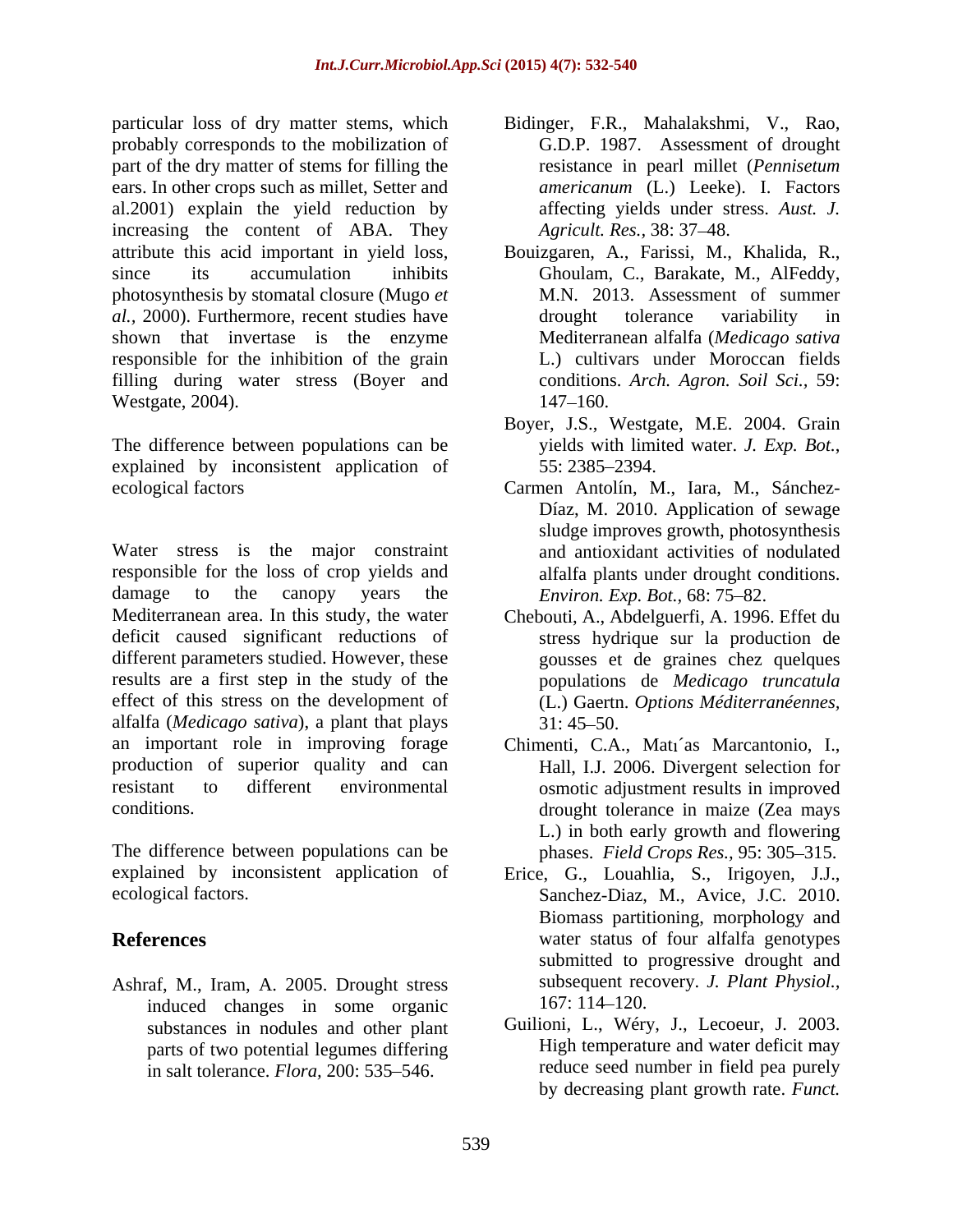Hassanzadeh, M., Asghari, A., Jamaati- E-Somarin, S.H., Saeidi, M., Zabihi-E- Mahmoodabad, R., Hokmalipour, S. Productivity and water use efficiency of 2009. Effects of water deficit on drought tolerance indices of sesame (Sesamum indicum L.) genotypes in Moghan Region. *J. Environ. Sci.,* 3(1): 116–121.

Jaleel, C.A., Sankar, B., Murali, P.V., Gomathinayagam, M., Lakshmanan, G.M.A., Panneerselvam, R. 2008. Water deficit stress effects on reactive oxygen metabolism in *Catharanthus roseus* L*.*; impacts on ajmalicine accumulation. *Colloids Surf. B.,* 62:

- Huang, B., Johnson, J.W., Nesmith, D.S., 207–215. physiological and anatomical responses<br>Merrien. A., Grandin. L. 1990. of two wheat cultivars to waterlogging and nutrient supply. *J. Exp. Bot.,* 271:
- Jeuffroy, M., Warembourg, F.R. 1991. organs in *Pisum sativum* L. *Plant Physiol.*, 97: 440–448. Crops. Formul.
- Kusaka, M., Lalusinb, A.G., Fujimura, T. 2005. The maintenance of growth and turgor in pearl millet (*Pennisetum* ieproductive is  $\frac{1}{34:141-146}$ *glaucum* [L.] Leeke) cultivars with different root structures and osmoregulation under drought stress. *Plant*
- importance of seed fungicide and  $\frac{\text{c}}{\text{S}}$  Sect. Hort., 122: 83–90. insecticide. *Wisconsin. Crop Manag.,*
- Lizana, C., Wentworth, M., Martinez, J.P. *et al.* 2006. Differential adaptation of two varieties of common bean to abiotic buring Drought stress and protection of the contract of the contract of the protection of the contract of the contract of the contract of the contract of the contract of the contract of stress. I. Effects of drought on yield and photosynthesis. *J. Exp. Bot.,* 57: 685

Plant Biol., 30: 1151–1164. **Mastrorilli, M., Katerji, N., Rana, G.** 1999.

deficit occurring at different vegetative

 $105-111.$  growth stages. *Eur. J. Agron.*, 11(*J*). growth stages. *Eur. J. Agron.,* 11(3): 207 215.

- Bridges, D.C. 1997. Growth Mauriès, M. 1994. *La luzerne aujourd hui. Edition: France agricole*.
- $\frac{193-202}{20}$ . Merrien, A., Grandin, L. 1990. Comportement hydrique du tournesol: Synthèse des essais irrigation tournesol et l'eau. 75-90. Cetiom Pub., Paris.
- Carbon transfer and partitioning  $\frac{Mug_0, S.N., \text{ Dallziger}, M., \text{ Lumcales}, O.O.}{2000}$ between vegetative and reproductive 2000. Prospects of using ABA in Mugo, S.N., Bãnziger, M., Edmeades, G.O. 2000. Prospects of using ABA in selection for drought tolerance in cereal crops. Poland.
	- Ney, C., Duthion, O. 1994. Phenological response of pea to water stress during reproductive development. *Crop Sci.,* 34: 141 146
- *Sci.*,  $168: 1-14$ . Lauer, J. 2005. Corn Seed Survival: The field conditions: water relations, Pérez-Pérez, J.G., Robles, J.M., Tovar, J.C., Botia, P. 2009. Response to drought and salt stress of lemon 'Fino 49' under field conditions: water relations, osmotic adjustment and gas exchange. *Sci. Hort.,* 122: 83–90.
	- $12(11)$ : 75–76. Salender, O.H., Slopongeo, J., Water, L.J., Salekdeh, G.H., Siopongco, J., Wade, L.J., Ghareyazie, B., Bennett, J. 2002. Proteomic analysis of rice leaves Düring Drought stress and recovery. *Proteomics,* 2: 1131–1145.
	- $\frac{2001}{2001}$ . Loss of kernel due to water  $\frac{2001}{2001}$ . Setter, T.L., Flannigan, B.A., Melkonian, J. deficit and shade in maize: carbohydrate supplies, abscisic acid,